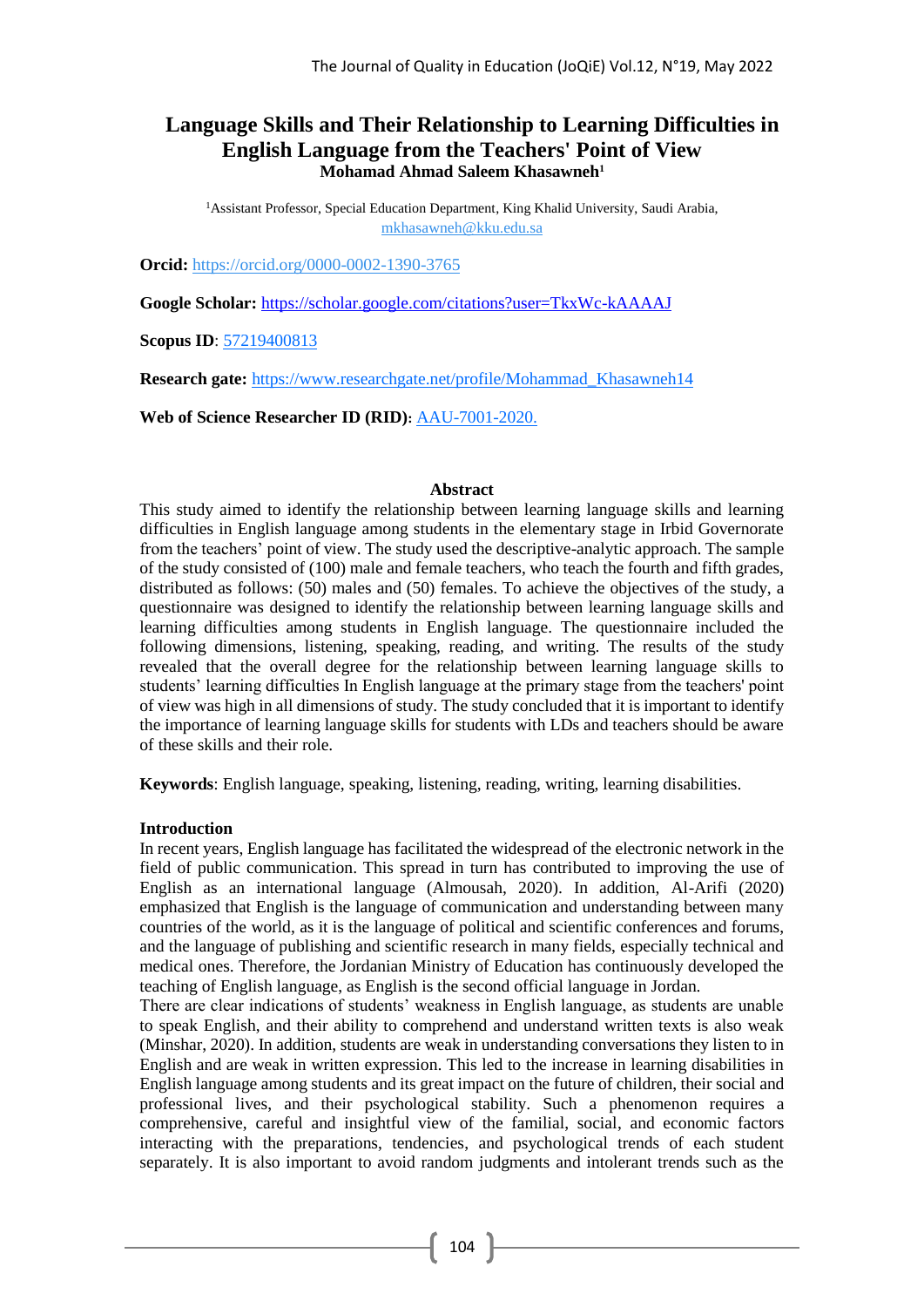misconception of some teachers and parents that learning disabilities are linked to misunderstanding and mental retardation (Musaed, 2018). Therefore, this problem triggered the researcher to investigate and identify the most important reasons behind the students' learning difficulties in English language, including those related to learning language skills.

#### **Problem Statement**

The level of students in the elementary stage in English language does not meet the expected learning outcomes in various language skills (Al-Zoubi, 2013). Therefore, it has become necessary to identify the causes of students' learning disabilities in English language from its various aspects. The rationale behind this reason is that English language is very important in achieving the objectives of the educational system and the progress of individuals scientifically and practically. The idea of this study came to identify the relationship between learning language skills to the learning disabilities of students in English language and methods of treating them. Therefore, it was necessary to take the opinions of teachers to face these difficulties, as taking their opinions will lead to a deeper understanding of the language, in addition to achieving better performance on the part of both the teacher and the learner alike.

### **Research Objectives**

This study aimed at achieving the following objectives:

- Identifying the causes of learning disabilities among students in English language at the elementary stage in Irbid Governorate from the teachers' point of view.
- Identifying the relationship between learning language skills and learning difficulties in English language.

## **Research Questions**

The present study seeks to give answers to the following research question:

What is the relationship of language skills with the learning disabilities of students in English language in Irbid from the teachers' point of view?

## **Significance of the Study**

The significance of the current study stems from the importance of English language as the first global language that contributes to the progress of individuals scientifically and practically, so everyone needs to learn it. Therefore, research on the relationship of language skills to students' learning difficulties in English language may contribute to finding solutions for these reasons. This will help reduce the number of students with learning difficulties in English language in the future. The current study also derives its significance from the importance of the elementary stage, which represents the first pillar of the next educational stage in the educational system, which depends on its quality, and development of students' academic performance (Saadeh and Dhmour, 2017).

## **Delimitations of the Study**

The results of this study are limited to human limitations, as it was applied to the fourth and fifth primary teachers of English. The study tools were applied in public primary schools in the Second Directorate of Education in Irbid Governorate during the second semester of the academic year 2020/2021. The results of the study also are limited to the validity and reliability of the study instrument.

## **Definition of Operational Terms**

The primary stage: is defined as the stage at the beginning of the educational ladder, where students undertake their spiritual, physical, intellectual, emotional, and social care in a manner consistent with the nature of each student and according to the goals of the society in which they live (Al-Mutairi, 2009). The researcher defines it procedurally as the stage that includes students from the fourth grade to the sixth grade in public schools in the Second Education Directorate in Irbid Governorate.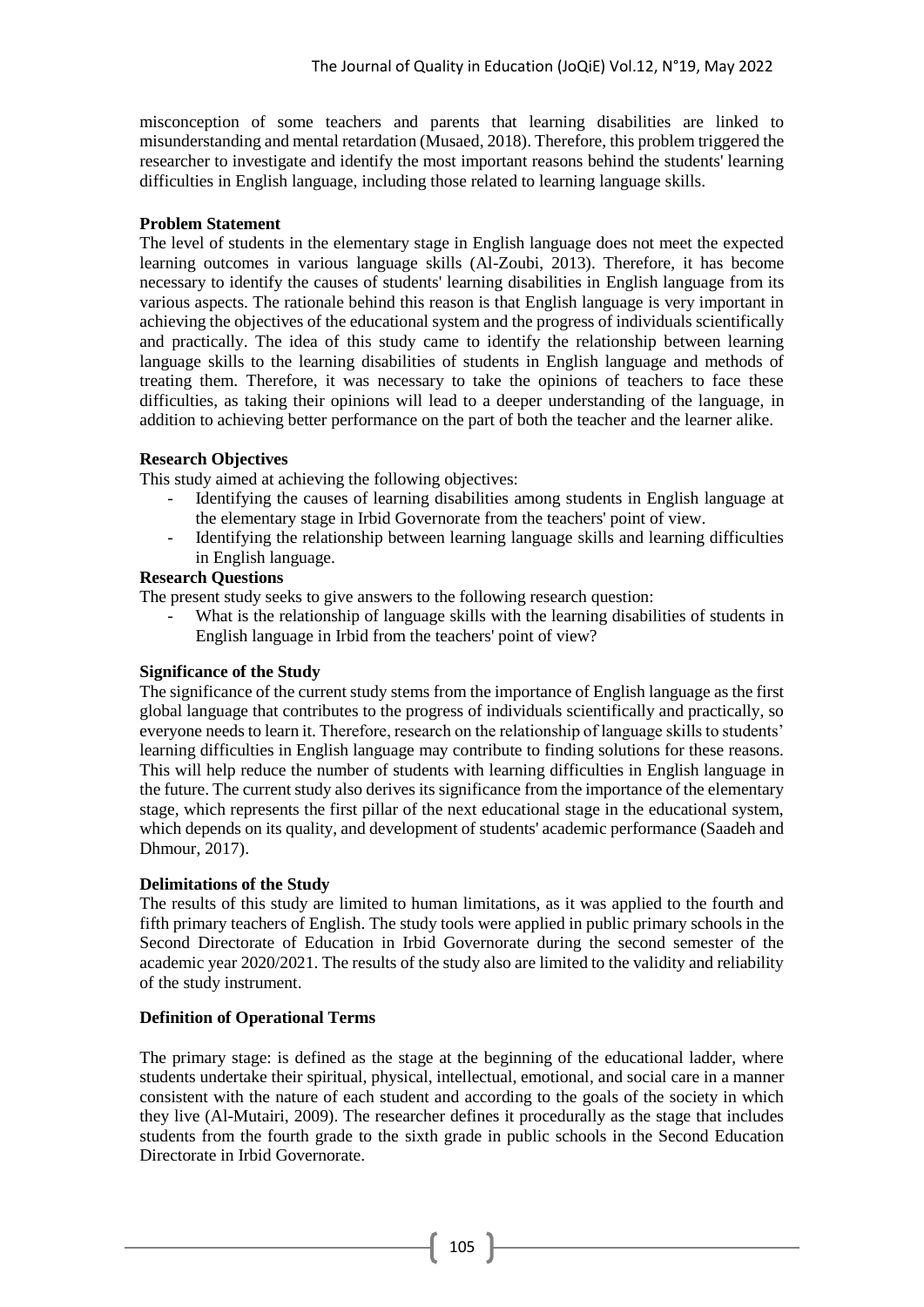Reasons: They are defined as the factors that stand behind a particular problem or work to make something happen (Olimat, et al, 2013).

**Students with learning disabilities:** those who have disorders in one or more of the basic psychological processes, which include understanding of written or spoken language and their use (khasawneh, 2019).

### **LITERATURE REVIEW**

Students face difficulties in learning English as a second language, which is a multifaceted problem that requires organized and multidimensional solutions. They also face other challenges related to mastering the skills necessary for reading comprehensions, such as rapid recognition of words and an abundance of linguistic vocabulary. They need a kind of education that directly solves their deficits and promote their language level (Nuruzzaman, Islam & Shuchi, 2018).

The problem of students' weakness in English language is one of the challenges facing researchers in the field of teaching and learning English in general. The improvement of students' achievement in English language confirms the good progress of the education process in the right direction. In addition, the teacher grows a positive motivation towards the teaching profession and helping students achieve better. On the other hand, we will find that the achievement of many students in English language is a complex problem, as they feel that it is an unsuitable subject for them and that whatever they do they will not be good at. Therefore, so we must look into the reasons behind the formation of negative trends towards the acquisition of English language subject, the most important of which is the low achievement rate (Turki, 2019).

The general atmosphere prevailing in elementary schools neither helps nor encourages learning English language. The student speaks Arabic with the school administration and teachers and learns Arabic language in all subjects. The remaining time to learn English is just limited to a class of forty-five minutes, most of which is covered with Arabic. The time specified to learning English language is very limited compared to other study subjects, which is of course not enough for students to practice and acquire the language. Therefore, it is necessary to take advantage of all the opportunities available to the student in learning the language. As for teaching methods, we find that they do not achieve their goal for several reasons, including that teachers do not speak English in their performance and focus on giving information and teaching it as a subject only, regardless of the purpose of teaching English. In addition, teachers focus on the written contents of the curriculum and neglect the verbal side of the language.

#### **Previous Studies**

Several studies have been conducted to investigate the reasons behind learning disabilities in English language and these studies have come up with different results.

Yousif and Abdallah (2020) investigated English prepositions problems encountered by Sudanese university students. To collect the data for this study, the author used a test for the participants and followed the descriptive-analytical method. The sample of this study consisted of 50 second-year English Language students from the Faculty of Arts at Al Neelain University academic year (2017-2018). SPSS was used to analyze the data. The results of the study showed that English prepositions cause great difficulty for Sudanese university students and that the interference of Arabic language is a direct cause of the problem of literal translation from Arabic into English.

Al-Arifi (2020) aimed to identify the difficulties facing teaching English Language at the primary level from the point of view of teachers and the proposed solutions for them. The sample of this study consisted of 88 female English Language teachers at the primary level in Al-Quwaiyah Governorate, where only 83 responded to the survey. This study followed the Descriptive Approach (Survey) where SPSS, Pearson correlation, Cronbach's Alpha, and Standard Deviation were used as tools to analyze the collected data. The result of this study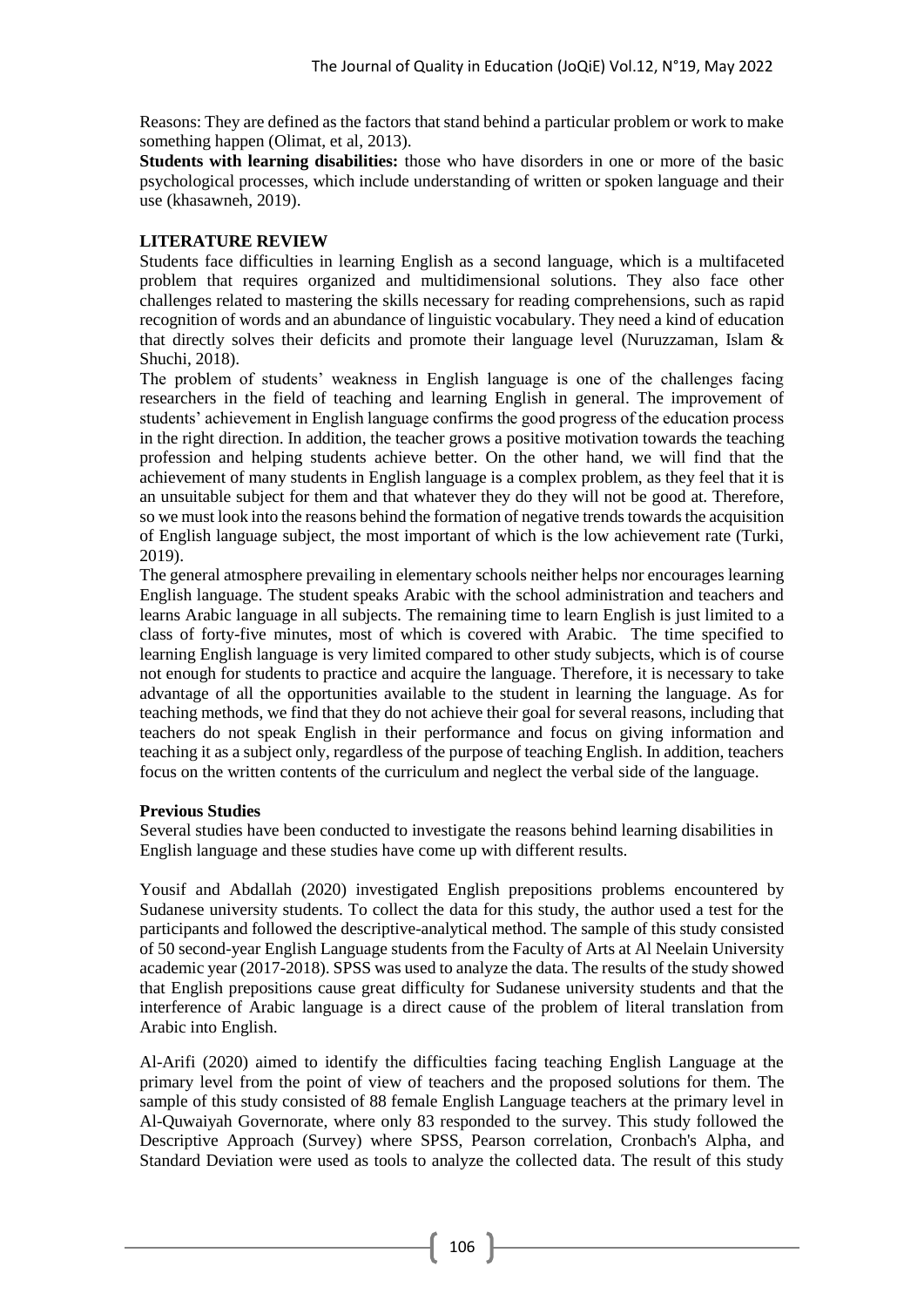showed that the difficulties facing English language teaching at the primary level in Al-Quwaiyah governorate include four elements: Difficulties related to the educational environment, difficulties related to the academic curriculum, difficulties related to teaching methods, and difficulties related to the teacher.

Khalaf and Fadel (2020) aimed to analyze the written discourse errors made by Iraqi English Language students and to suggest error solutions. The sample of this study consisted of 20 essays that have been written by 3rd year English Department students at the University of Anbar. The author followed the qualitative method and used Corder's 1974 steps of error analysis. The results of this study showed that the written discourse errors are made mostly because of the difficulties of learning English as a foreign language and the interference between the Arabic language and acquired one.

Badawi and Hamid (2020) aimed to analyze the difficulties encountered by Sudanese government school students in pronouncing some consonant sounds and clusters. The sample of this stud consisted of 20 students from Al Izba Basic School for Girls-Al-Amlak-Khartoum. This study followed the descriptive-analytical method, and to collect data from teachers the author used a questionnaire. The study followed the quantitative method and to collect the data the researcher used a questionnaire as an instrument. The findings of the study showed that some factors harm pronunciation, such as inadequate training in phonetics the differences in sound systems between Arabic and English, and phonology.

Abu Salah and Al-Hadidi (2017) aimed to identify the difficulties of learning writing in English language faced by (4 - 6) primary grade students from the point of view of their teachers in the capital city Amman. The sample of this study consisted of 351 randomly chosen teachers (58 males and 293 females) from the Directorate of Education / Kasbah District in the capital Amman. The study followed the descriptive survey approach. The author designed a survey that consisted of 40 paragraphs. The results of the study showed that the level of difficulties in learning to write in English language came in a high level and all areas.

## **RESEARCH METHODOLOGY**

This section provides information on the methodology of the present study, which includes population and sample, research instrument, and validity and reliability of the instrument.

#### **Population and Sample**

The study sample consisted of (100) male and female teachers, who were chosen from the teachers who teach the fourth and fifth primary grades. 10 schools of males and females were chosen by the stratified random method to consist of (5 schools for females) and (5 schools for males). The study was conducted on a sample of 100 teachers as shown in Table (1).

| Variable                  | Category          | <b>Frequencies</b> | Percentage |
|---------------------------|-------------------|--------------------|------------|
| Gender                    | Male              | 50                 | 50%        |
|                           | Female            | 50                 | 50%        |
| Academic<br>qualification | Graduate          | 80                 | 80%        |
|                           | Post-graduate     | 20                 | 20%        |
| <b>Experience</b>         | $3-1$             | 10                 | 10%        |
|                           | $7 - 4$           | 40                 | 40%        |
|                           | More than 7 years | 50                 | 50%        |
|                           | <b>Total</b>      | 100                | 100.0      |

Table 1. Distribution of the study sample according to independent variables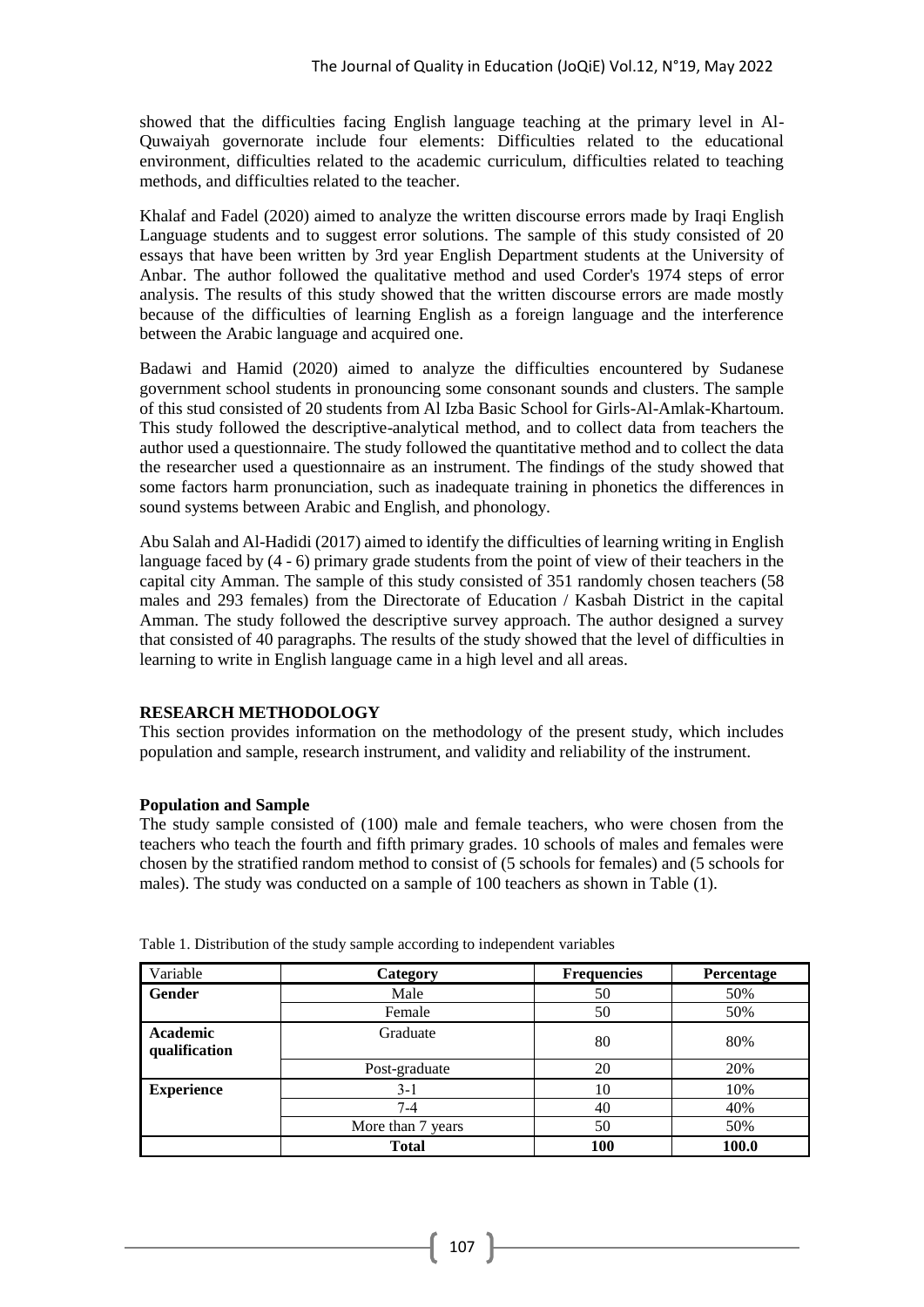### **Research Instrument**

The instrument of the study consisted of a measure of the relationship of language skills to students' learning difficulties in English at the primary stage from the teachers' point of view. The study instrument consisted of two parts. Part one included general information about the study sample (teachers). The second part included the statements of the questionnaire addressed to teachers, which were divided into the following topics (listening, speaking, reading, and writing). The response was graded on each statement according to a triple scale and was determined at three levels: high (3 degrees), medium (2 degrees), and low (1 degree).

### **Validity and Reliability of the Instrument**

To ensure the validity of the instrument, the correlation coefficient was calculated. The correlation coefficients are shown in Table (2) below.

Table 2. Cronbach's alpha internal consistency coefficient and repetition stability of the instrument

| Field     | Test Re-test | Internal consistency |
|-----------|--------------|----------------------|
| Listening | 0.91         | 0.85                 |
| Speaking  | 0.87         | 0.86                 |
| Reading   | 0.88         | 0.85                 |
| Writing   | 0.90         | 0.87                 |
| Total     | 0.89         | 0.86                 |

Table (2) shows that the value of the total reliability coefficient of the study instrument was (0.89), where the listening field obtained the highest stability factor (0.91), and the lowest stability factor was (0.87) for the speaking field.

## **FINDINGS**

This section provides the findings obtained from the present study. These findings are presented based on the research questions that guide the present research.

Results of the research question of the study.

To answer this question, the mean scores and standard deviations of the relationship of language skills to students' learning difficulties in English were extracted as follows.

The first field: language skills

Table (3) shows the mean scores and standard deviations of the relationship of language skills with learning difficulties among English language students and the overall degree of for the language skills fields.

Table 3. The mean scores and standard deviations of the statements of the language skills fields arranged in descending order according to the mean scores

| Language skills | Mean score | Standard deviation | Rank |
|-----------------|------------|--------------------|------|
| Listening       | 2.71       | .322               | High |
| Speaking        | 2.67       | .403               | High |
| Reading         | 2.59       | .431               | High |
| Writing         | 2.56       | .428               | High |
| Total           | 2.63       | .396               | High |

It is evident from Table (3) that the overall degree of assessment of the relationship of language skills with learning difficulties among English language students was generally high. All of the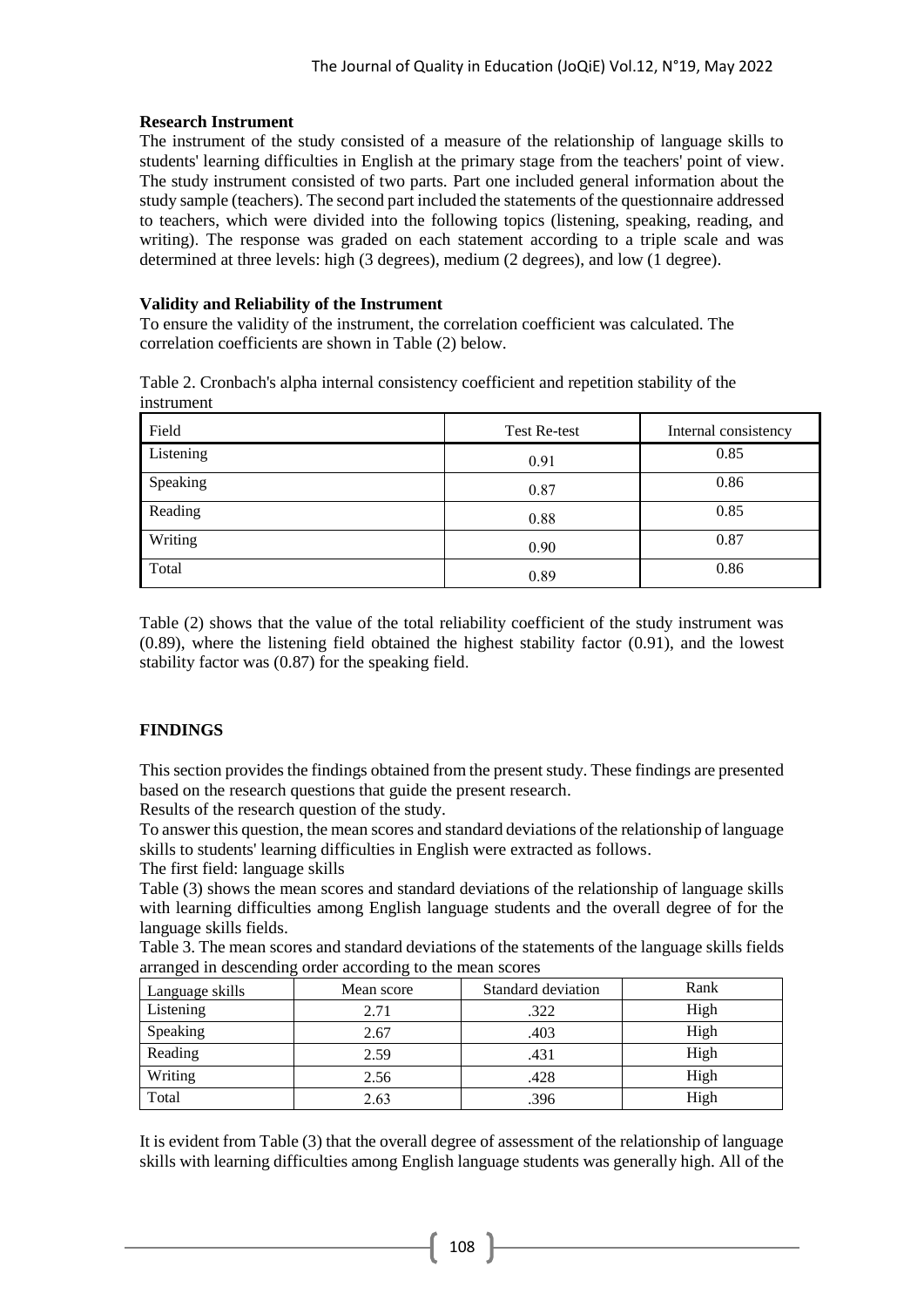statements of the questionnaire were also high, as the "listening" field came in the first place, while the "writing field" came in the last place.

The listening field:

Table (4) shows the mean scores and standard deviations of the relationship of language skills with learning difficulties among English language students and the total degree of assessment of the listening field and its statements.

| Rank           | <b>Statement</b>                                                                                           | Mean<br>score | Standard<br>deviation | Level |
|----------------|------------------------------------------------------------------------------------------------------------|---------------|-----------------------|-------|
|                | Poor ability of students to connect sentences by<br>listening                                              | 2.76          | .464                  | High  |
| 2              | Student's inability to link the audio material to<br>real life situations                                  | 2.75          | .478                  | High  |
| 3              | Weakness of students in following<br>the<br>instructions of the course in English language<br>by listening | 2.75          | .518                  | High  |
| $\overline{4}$ | Poor comprehension of the listening material                                                               | 2.68          | .576                  | High  |
| 5              | Lack of sufficient listening materials to get<br>students used to listening                                | 2.69          | .563                  | High  |
| 6              | Difficulty distinguishing students by hearing<br>similar words                                             | 2.63          | .576                  | High  |
|                | Total listening field                                                                                      | 2.71          | .529                  | High  |

Table 4. The mean scores and standard deviations of the listening field arranged in descending order according to the mean scores

It is evident from Table (4) that the overall degree of assessment of the relationship of language skills with learning difficulties in the field of listening was high. All of its statements were also high, as the statement, "Student's inability to link the audio material to real-life situations" came in the first place. The statement, "Difficulty distinguishing students by hearing similar words" came in the last place.

## The speaking field:

Table (5) shows the mean scores and standard deviations of the relationship of language skills to learning difficulties among English language students, and the overall assessment degree for the speaking field and its statements.

| Table 5. The mean scores and standard deviations of the statements of the speaking fields |  |
|-------------------------------------------------------------------------------------------|--|
| arranged in descending order according to the mean scores                                 |  |

| Rank           | <b>Statement</b>                                                  | Mean<br>score | Standard<br>deviation | Level |
|----------------|-------------------------------------------------------------------|---------------|-----------------------|-------|
|                | Poor ability of students to express their<br>thoughts orally      | 2.72          | .513                  | High  |
|                | Not focusing on conversational experiences<br>during the lessons. | 2.68          | .586                  | High  |
|                | Poor ability of students to synthesize language<br>terms          | 2.66          | .532                  | High  |
| $\overline{4}$ | Poor ability of students to form correct<br>sentences             | 2.63          | .599                  | High  |
|                | Total speaking field                                              | 2.67          | .403                  | High  |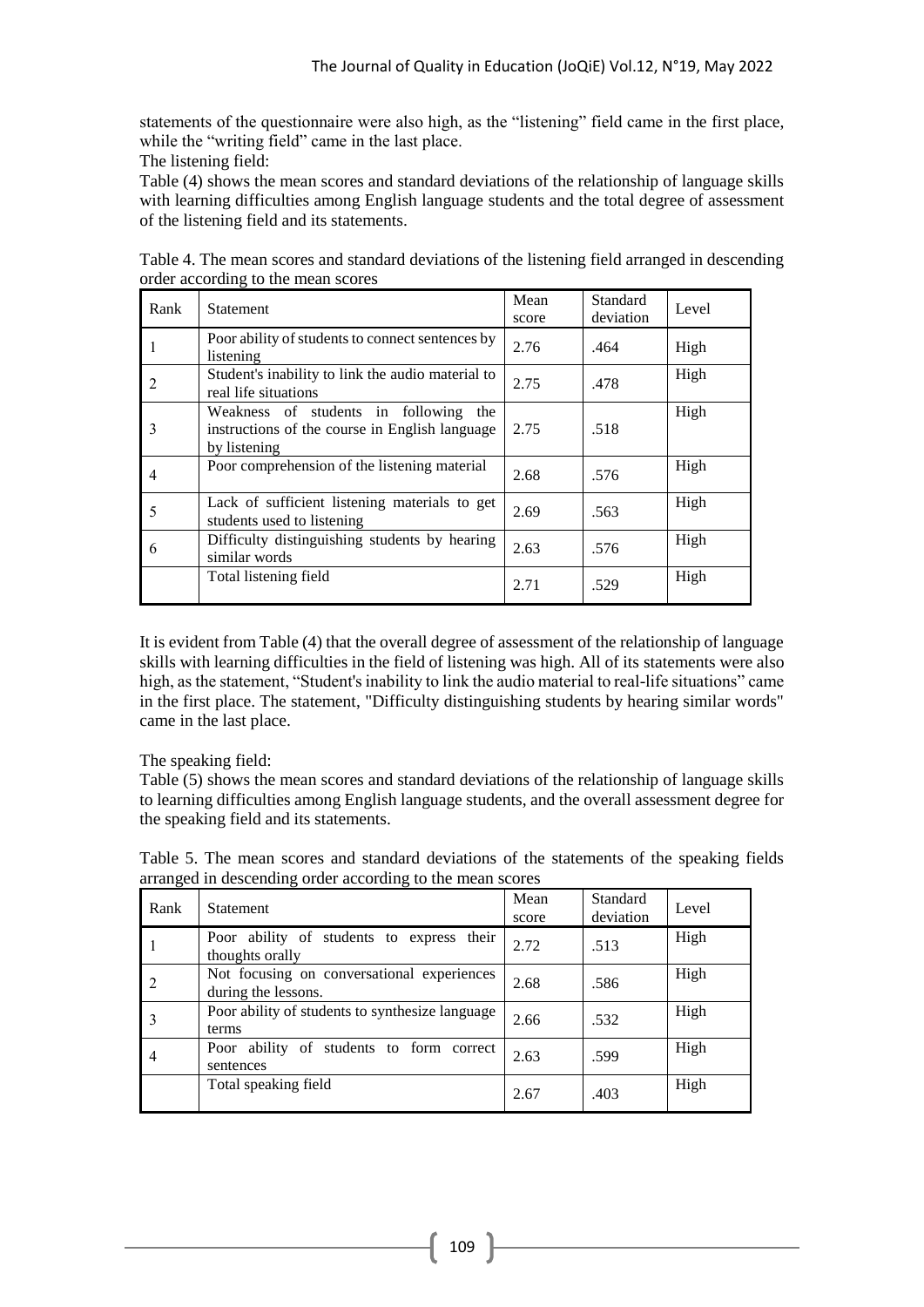The results in Table (5) show that the overall degree of assessment of the relationship of language skills with learning difficulties in the field of speaking was high. All of its statements were also high, as the statement, "the weak ability of students to express their ideas orally" came in the first rank. The statement, "Poor ability of students to form correct sentences" ranked last.

The reading field:

Table (6) shows the mean scores and standard deviations of the relationship of language skills with learning difficulties among English language students and the overall degree of assessment of the reading field and its statements.

| Rank           | <b>Statement</b>                                                        | Mean<br>score | Standard<br>deviation | Level |
|----------------|-------------------------------------------------------------------------|---------------|-----------------------|-------|
|                | Difficulty deriving word roots                                          | 2.68          | .576                  | High  |
| 2              | Difficulty pronouncing vowels in English                                | 2.65          | .595                  | High  |
| 3              | Difficulty distinguishing silent letters                                | 2.63          | .576                  | High  |
| $\overline{4}$ | Difficulty reading and summarizing English<br>texts read by the teacher | 2.57          | .608                  | High  |
| 5              | Difficulty reading English sentences                                    | 2.54          | .643                  | High  |
| 6              | Difficulty understanding the meanings of the<br>reading material        | 2.50          | .664                  | High  |
|                | Total reading field                                                     | 2.59          | .431                  | High  |

Table 6. The mean scores and standard deviations of the statements of the reading fields arranged in descending order according to the mean scores

It is evident from Table (6) that the overall degree of assessment of the relationship of language skills with learning difficulties in the field of reading was high. All its statements were also high, as the statement, "the difficulty of deriving the roots of words" came in the first place. The statement, "The students' difficulty in understanding the meanings of the reading material" ranked last.

## The writing field:

Table (7) shows the mean scores and standard deviations of the relationship of language skills to students' learning difficulties in English language and the overall degree of assessment for the field of writing and its statements.

Table 7. The mean scores and standard deviations of the statements of the writing fields arranged in descending order according to the mean scores

| Rank | <b>Statement</b>                                  | Mean<br>score | Standard<br>deviation | Level |
|------|---------------------------------------------------|---------------|-----------------------|-------|
|      | Difficulty expressing in writing life situations. | 2.64          | .550                  | High  |
|      | Difficulty distinguishing letters and syllables   | 2.62          | .655                  | High  |
|      | Lack of marks (grades) for written assignments    | 2.59          | .659                  | High  |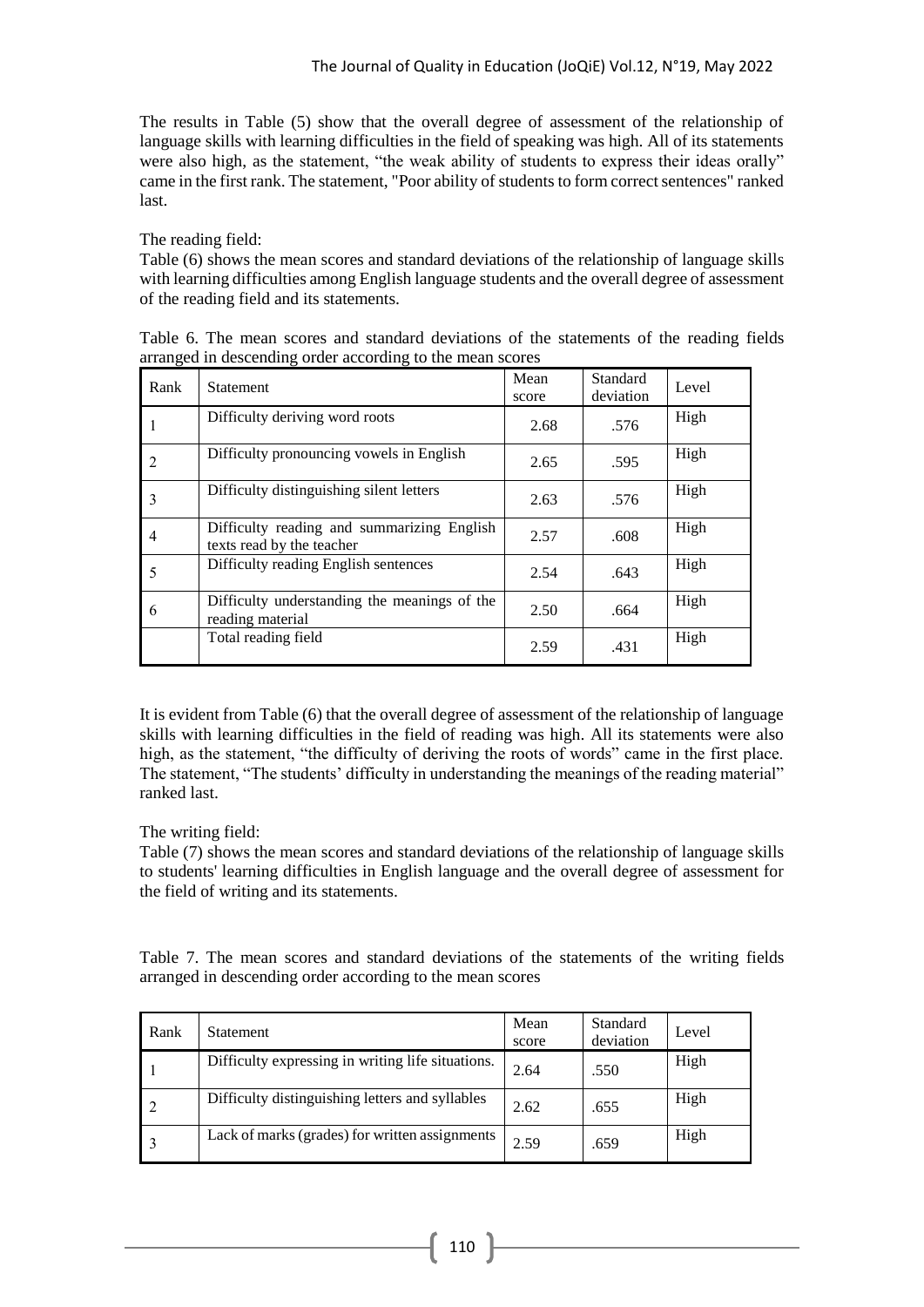| Rank           | Statement                                                      | Mean<br>score | Standard<br>deviation | Level |
|----------------|----------------------------------------------------------------|---------------|-----------------------|-------|
| $\overline{4}$ | Failure to correct written assignments assigned<br>to students | 2.51          | .722                  | High  |
|                | Lack of written assignments assigned to<br>students            | 2.44          | .773                  | High  |
|                | Total writing field                                            | 2.56          | .529                  | High  |

The results in Table (7) show that the overall degree of assessment of the relationship of language skills to students' learning difficulties in the field of writing was high. All of its statements were also high, as the statement, "Difficulty expressing in writing life situations" ranked first, while the statement, "the lack of written tasks assigned to students" came last.

### **DISCUSSION**

The results in Table (3) showed that all language skills statements received high grades by teachers, and the fields of the questionnaire came in the following order, speaking, writing, listening, and reading.

In the field of listening, the results showed that the students face a real weakness in listening, especially the linking of sentences while listening. The researcher attributes this to the teacher's weakness in enabling his students to have listening skills. Therefore, it is necessary to link the information in the course with the subjective experiences of the students. Education must be linked to the life of the student. The more education is based on the students' basic needs, the more connected to the education itself and becomes able to continue with it and more accommodating to it. Thus, it will have an opportunity for creativity in the lessons they receive. As for the field of speaking, the results showed that all the averages of this field came at a high level. The researcher attributes the reason for this to the fact that students face a real weakness in conversation skills because of their teachers not focusing on conducting conversations in English in the classroom. In addition, students' fear of making mistakes or feeling shy while they speak in front of their colleagues is also another reason.

In the field of reading, the results showed that all the averages in this field came at a high level. This is a clear indication that teachers see that students face weakness in terms of reading skills. It is also an indication of the weak foundation of students concerning reading, especially letter training. Students find it very difficult to distinguish letters, especially those that are written and not pronounced, as the student is not exposed to many exercises and activities that enable him to distinguish between them.

As for the writing field, the results showed that all the averages in this field came at a high level. This is a clear indication that students face real weakness in the field of writing. The researcher attributes this to the teachers' lack of focus in their teaching on this particular skill and their focus on other skills. In addition, there are weak appropriate opportunities for the student to show his skill in writing and expressing himself.

#### **Recommendation**

One of the most prominent recommendations of this study is to focus on the need to diversify in teaching methods, reduce the teaching burden for teachers from lessons, and open channels of communication between family and school to follow up on students' affairs. It is recommended to identify problems in the process of learning English and increasing the awareness of students and their families about the importance of learning English. In addition, encouraging schools to establish a special English language laboratory equipped with the latest equipment to enable students to listen to the language better and with sound pronunciation, and to encourage teachers to develop remedial plans to improve the achievement level of students.

#### **Acknowledgments**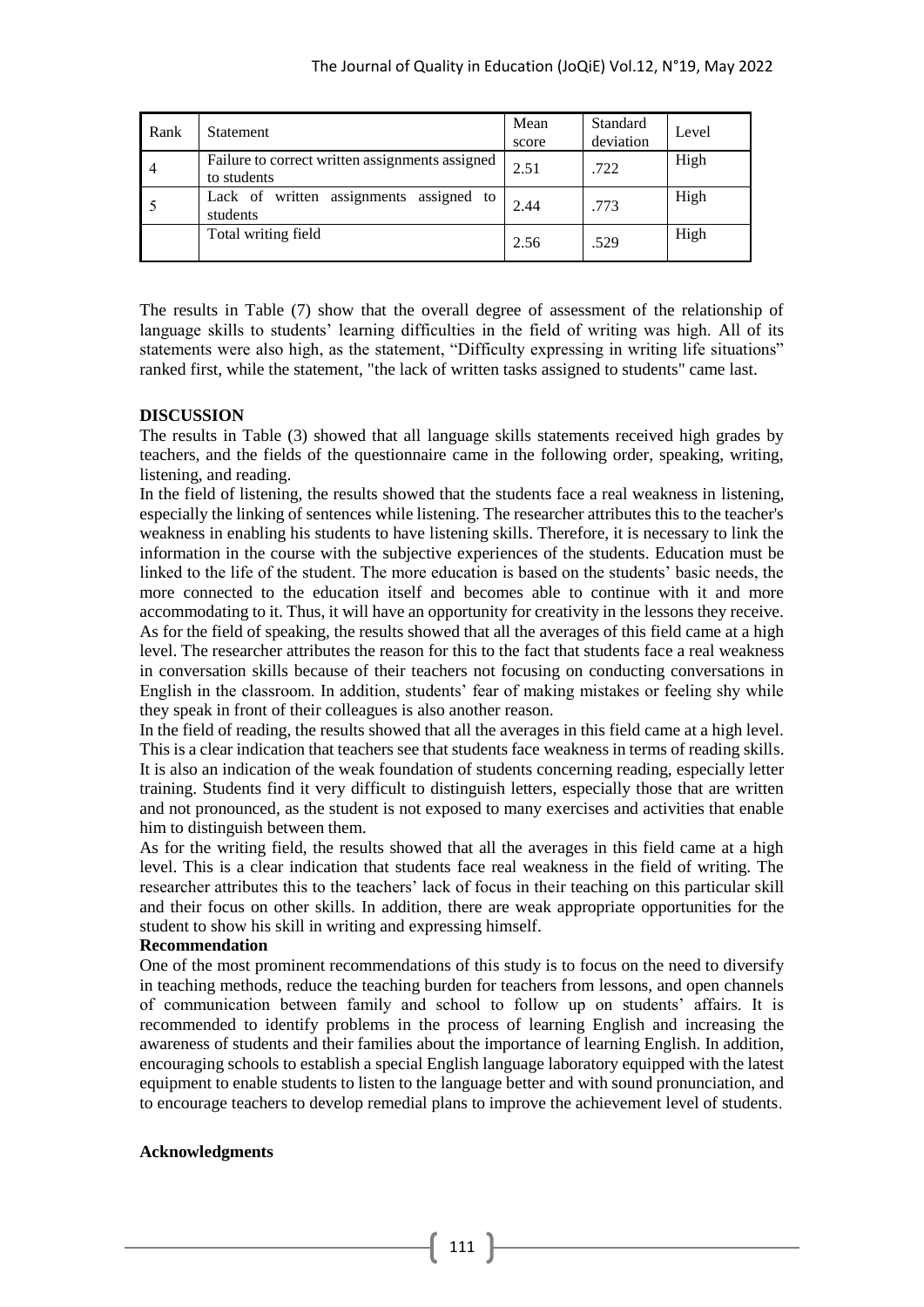The authors extend their appreciation to the Deanship of Scientific Research at King Khalid University for funding this work through Small Research Groups under grant number (RGP.1 /40/42).

#### **References**

- Abu Salah, A. Y. and Al-Hadidi, M. A. (2017). *Difficulties of Learning Writing in English Language Faced by (4 - 6) Primary Grades Students from the Point of View of their Teachers in the Capital Amman*. Middle East University, Amman. Retrieved from <http://search.mandumah.com/Record/903018>
- Al-Arifi, R. S. (2020). Difficulties facing teaching English Language at the primary level from the point of view of teachers and the proposed solutions for them in Al-Quwaiyah Governorate. *Reading and Knowledge Journal, 20*(2), 117-148.
- Alimat, A., Al-Sa`ida, M. and Al-Ziyadat, E. (2013). The reasons for the low level of academic achievement in English language curriculum for secondary school students in public schools in Salt from the point of view of teachers and the proposed solutions to improve the achievement level. *Faculty of education journal*.
- Almousah, M. H. A. (2020). The obstacles to teaching English for the secondary stage in the Education Directorate in the Aqaba Governorate from the viewpoint of the subject teachers.
- Al-Mutairi, M. (2009). *Teaching problems of English language teacher in the primary stage in Al-Mahd Governorate*. Unpublished Master thesis. Umm Al-Qura University, Medina, Saudi Arabia.
- Al-Zoubi, R. (2013). Students' preoccupation with learning English and its relationship to students' relationship with English language teachers and their attitudes towards learning it. *The Jordanian Journal of Educational Sciences*, (2),221-241.
- Badawi, A. M. M., & Hamid, F. M. H. (2020). Analyzing the Difficulties Encountered by Basic Schools in some English Consonant Sounds and Clusters: Teachers' Perspectives.
- Khasawneh, M. A. (2019). Using Social Media Networks by Learning Disabilities Teachers. *International Journal of Educational Research Review*, *4*, 766-780.
- Khalaf, M. K. & Fadel, R. A. (2020). Analysis of Written Discourse Errors Committed by Iraqi EFL Learners. Studies - Humanities and Social Sciences: Jordan University - Deanship of Scientific Research, 47, Supplement, 521-532. Retrieved from [http://search.mandumah.com/Record/1086294.](http://search.mandumah.com/Record/1086294)